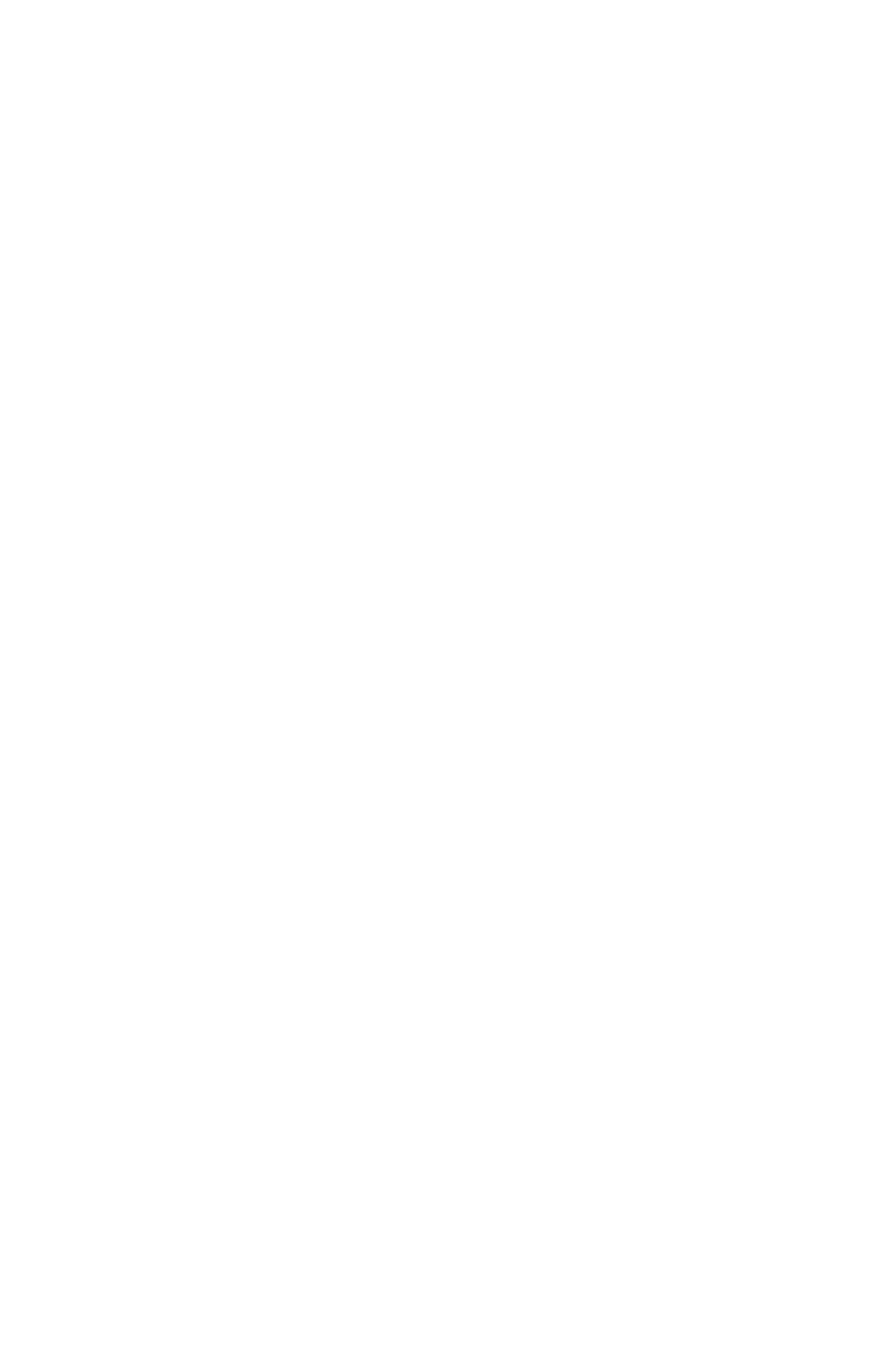

When I started reading Jack Miller's *Repentance*, I felt as speechless as the guy in Matthew 22 who finds himself at the wedding banquet (having somehow slipped security checkpoints) only to be escorted to the exit for want of the required garment. He should have known better; there had been announcements.

I should have known better too. A quarter century after the fanfare of a conversion experience, I realized I had become a Christian without authentic repenting. I suppose there had been announcements along the way of the need to be broken over sin. But for some of us it never ran deep. We limited ourselves "to a generalized confession of sins during worship that amounts to little more than a solemn liturgical formula. I have rarely seen anyone undergo fundamental change through it" (p. 38).

It's like Miller read my mail. And not only mine, evidently: "Much of the church resembles a desert," he writes. "Frankly, I know of very few confessing Christians who have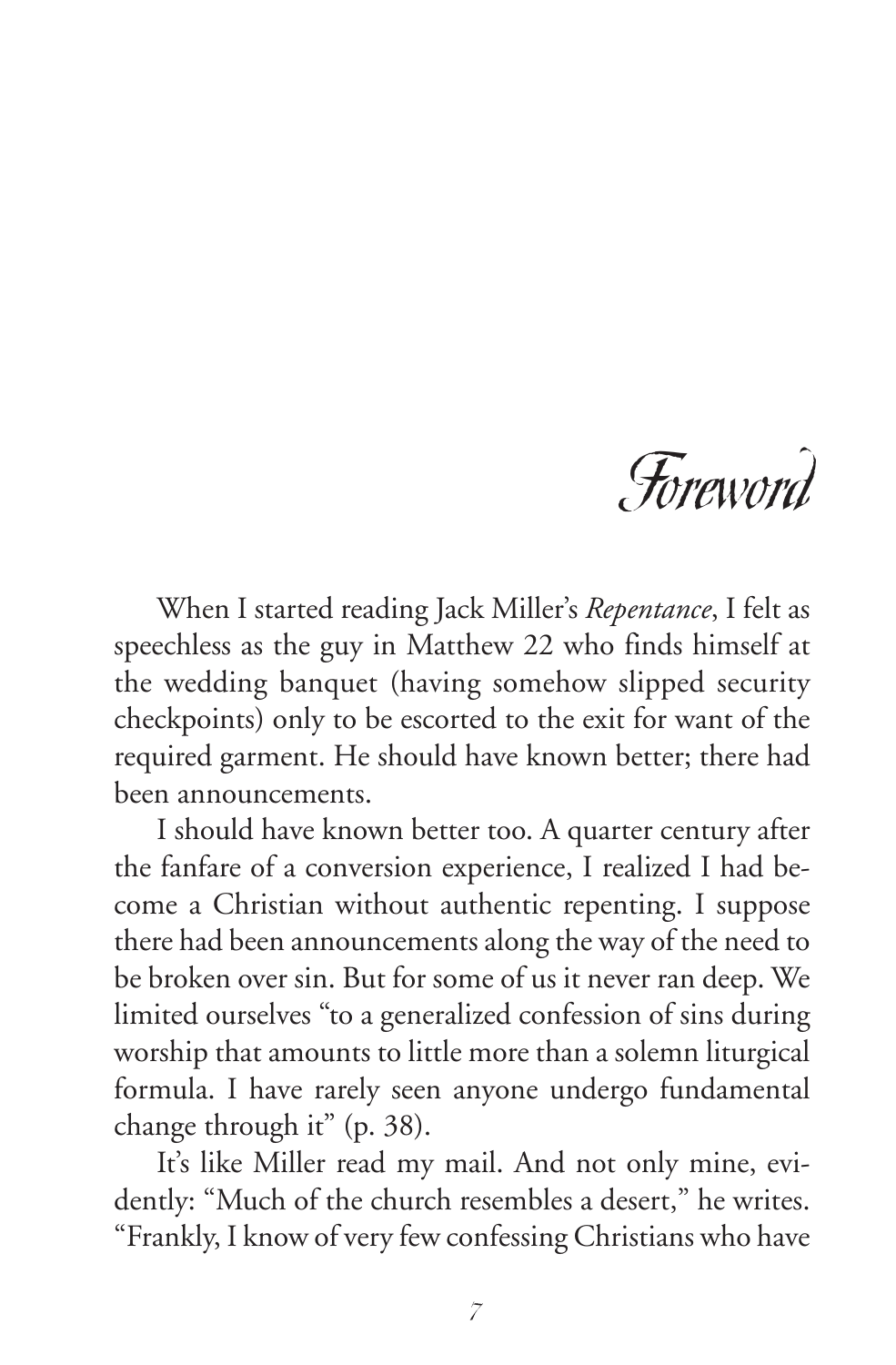ever shed tears over their sins. Or if once they wept over their sins, they are careful never to do it again [because] they see no one else doing it . . ." (pp. 41, 86–87).

The book's title is *Repentance*, but this is no ivory tower exercise about where repentance fits into the *ordo salutis*, whether before or after faith and regeneration. It is nothing less than an attempt to reclaim biblical Christianity from a modern powerless variety that downplays or ignores the robust repentance that was the gateway to salvation in the Great Commission (Luke 24:44–47).

Andrée Seu Senior Writer, *WORLD Magazine* Author of *Won't Let You Go Unless You Bless Me*, *Normal Kingdom Business* and *We Shall Have Spring Again*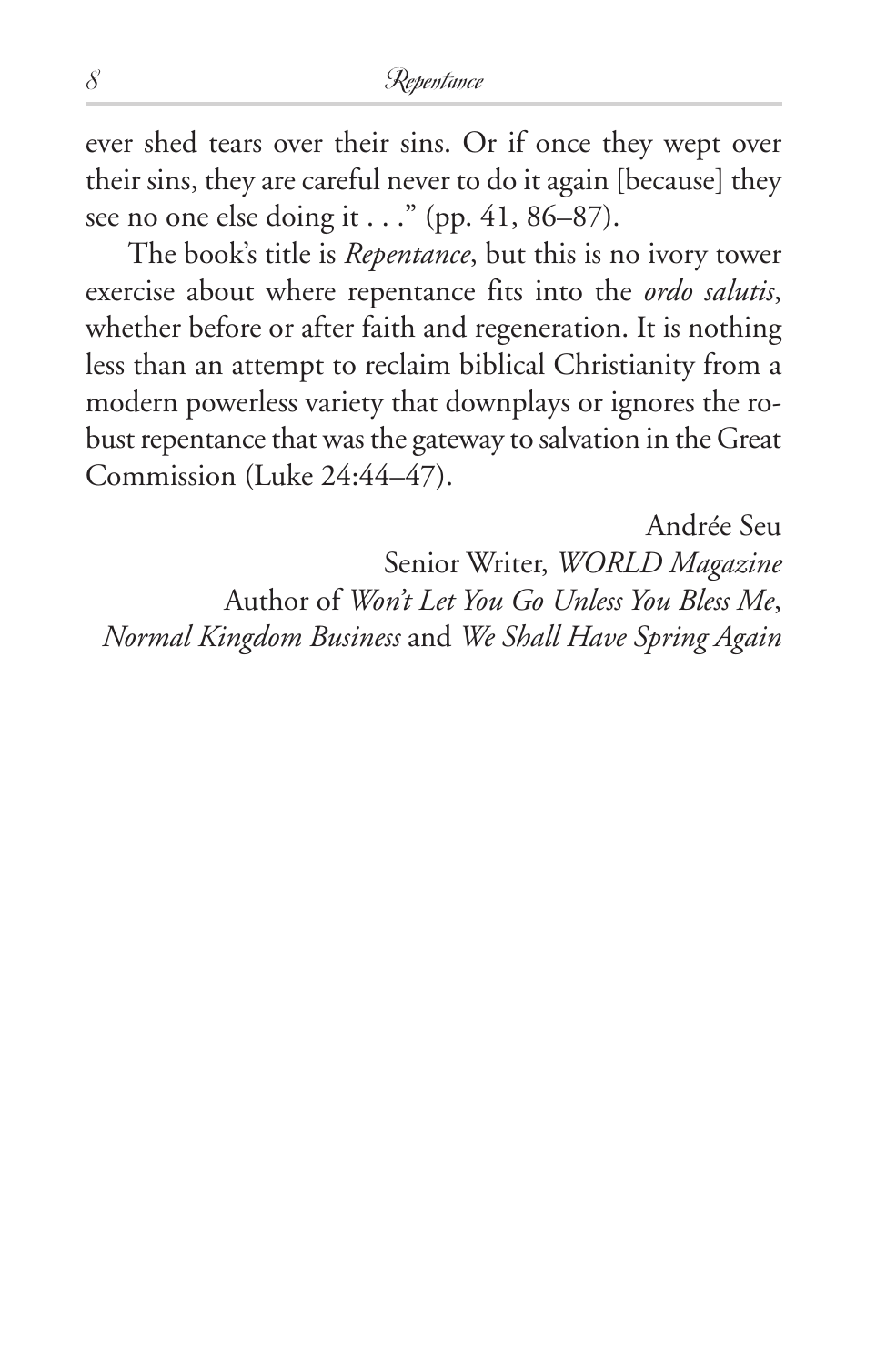## A Note to the Reader

MY PURPOSE in writing down these things was not<br>to produce a book with a formal outline, but to shape the truths God has taught me into an informal essay. What you have here, then, is something of a single letter from my heart to yours. It expresses a twofold concern for God's people today. First, many who call Jesus their Savior are loaded down with pretense and evasion, and they have no heart for confessing and forsaking their ways as God commands them (Prov. 28:13, 1 John 1:8–10). Second, many others have an awareness of their guilt, but do not know how to go to Christ and rid themselves of their dark blots. In their secret heart God is viewed as an unsympathetic tyrant, not as the Father of our Lord Jesus Christ.

From my good friend Kefa Sempangi I have heard about the working out of these principles in Uganda, where a revival which began in 1938 has continued up to the present. Kefa reports that the believers there have an unusual honesty in confessing sins, and as a consequence the whole church has been filled with great joy. In practice this means that a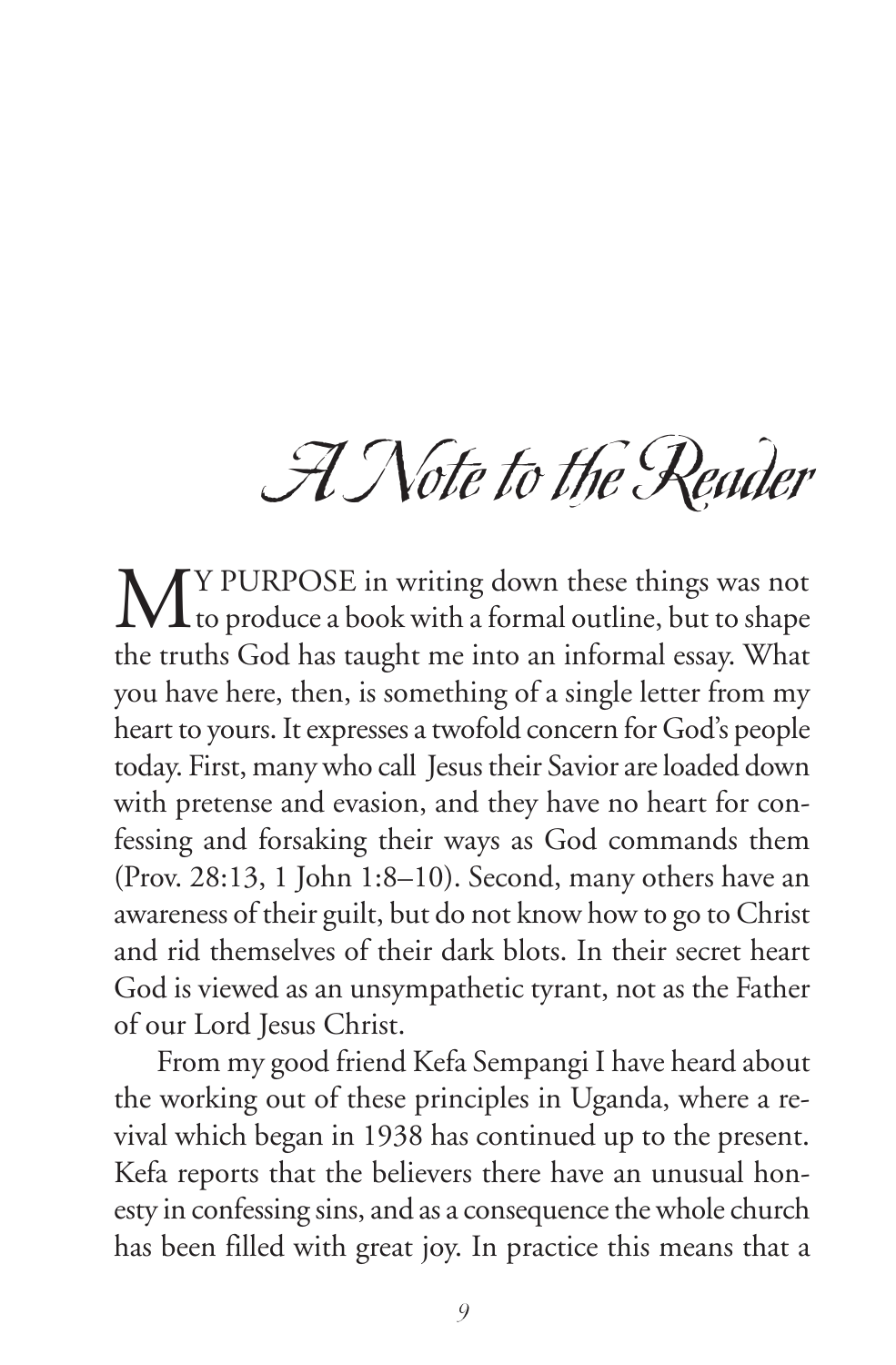## 10 Repentance

grim-faced brother may be stopped on the street and asked by his fellow Christian, "My brother, have you confessed your sins today? Have you seen the cross of Christ today?"

According to Kefa, believers are expected to "see the cross" when they confess their sins and to leave their burdens there. My heart's desire is the same for you who read this treatise. Do not attempt to confess and forsake your old ways apart from the love of God manifested in a crucified Lord. Instead, look to the risen Savior who intercedes at the Father's right hand for you. As the Spirit exposes the evils of your heart, observe the wounds in Christ's hands. They are the absolute, unshakable promises of the Father guaranteeing full access to the crushed in spirit. Therefore, as you read, believe, and He will wash your tears in the blood of the Lamb.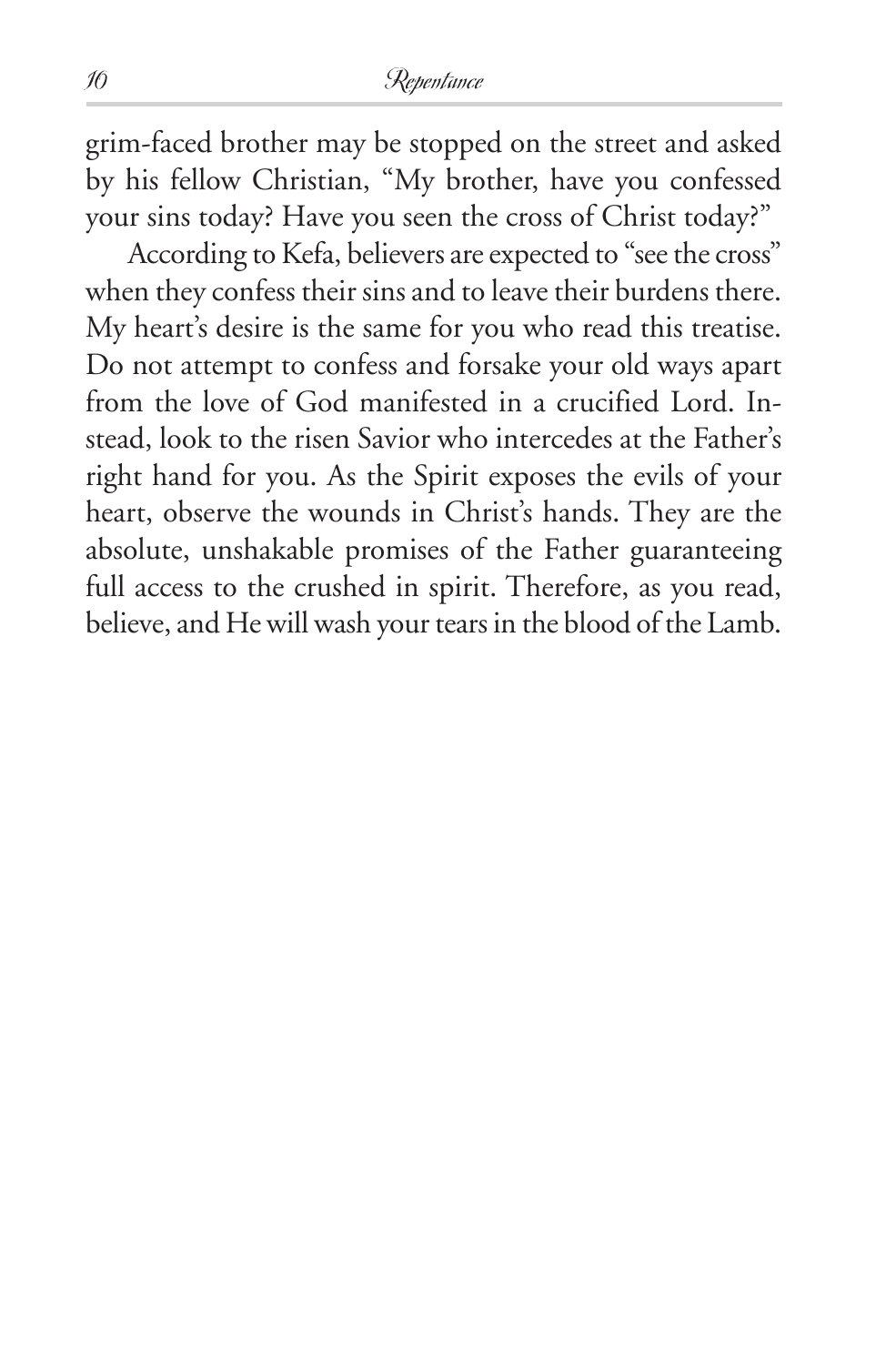Repentance: The Foundation of Life

 $\cdot$   $\int$ 

MOST of this study on repentance I wrote at a time<br>when God had made me aware of the greatness of His love in a new way. This new consciousness of His everlasting mercy came as I learned to confess my own sins more forthrightly and to turn from them with deeper hatred for every evil impulse in my heart. The joy and relief this gave my struggling soul is simply beyond words. At that hour something of the glory of the cross appeared before my eyes with transforming and healing power.

What we all desperately need to see is that the love of a holy God is manifested covenantally at the cross. In the sacrifice of the Lamb of God, the Father *promises* to receive contrite sinners on a daily—no, hourly—basis. The cross says, "No matter what your sins, unlimited mercy is available to those who turn to God through Jesus' merits." Thus, at Calvary we behold the infinite nearness and compassion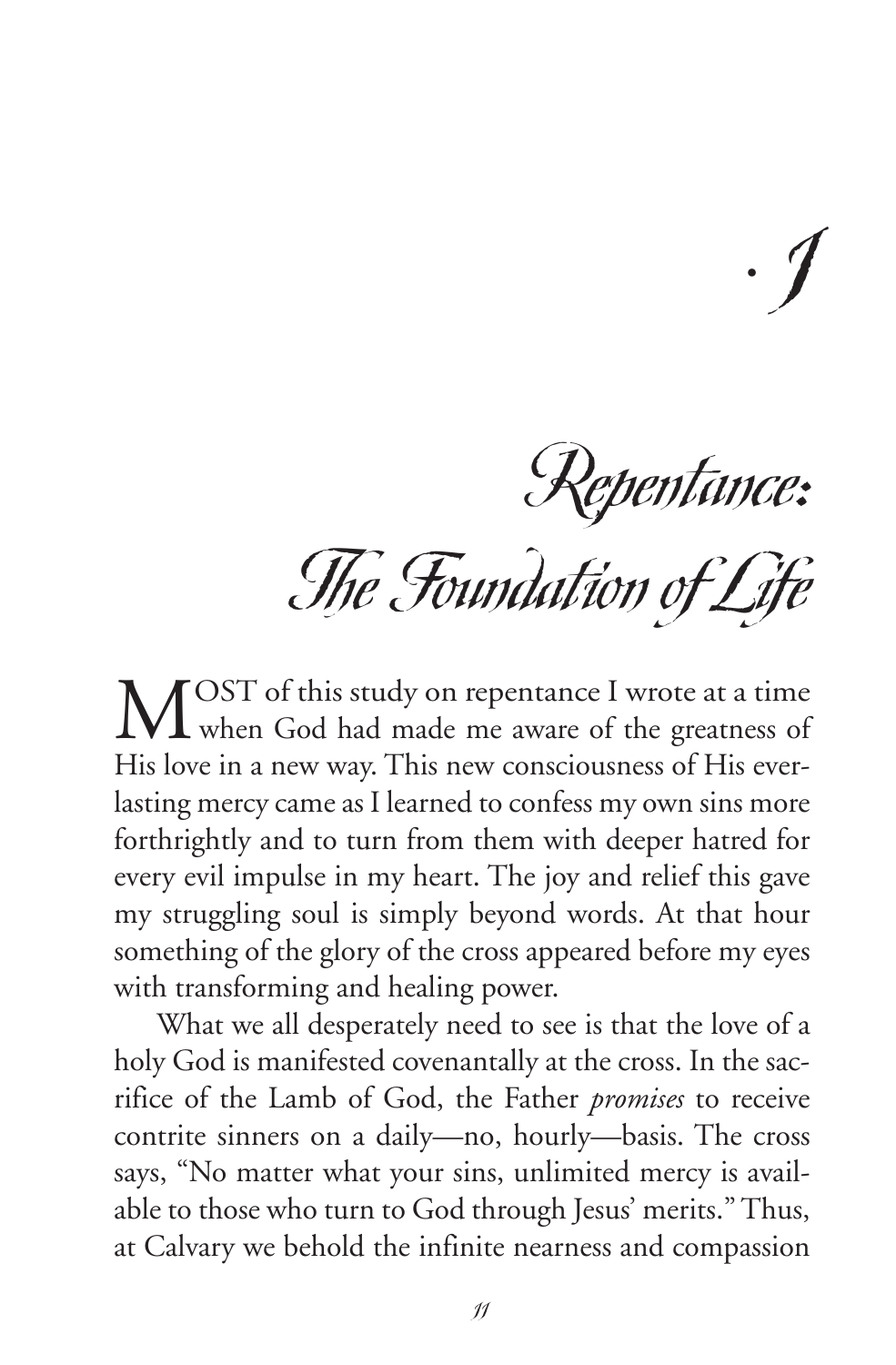of the infinitely majestic God. The Father, in the gift of His Son, has put Himself under eternal obligation to returning children. Having satisfied the demands of His own holy law, the Father *must* open His mighty arms and embrace every returning child. And He must do it every day. He has promised to do it (Luke 15:11–32, 1 John 1:8–10), and God cannot lie (Heb. 6:13–20).

To be near God and to have God near us is the whole purpose of human life.

But without sincere repentance there can be no face-toface fellowship with the Father of lights.

An unrepentant heart is self-satisfied, proud and cold. God resists such a heart. Scripture says flatly, "God resists the proud" (James 4:6).

But the Lord cannot resist the broken heart that has experienced true repentance. He will not, He cannot, stay away from repentant sinners. He says, "Be zealous and repent." Then as the door of repentance is opened by His almighty grace, He comes in and eats with the contrite ones and fills them with the joys of His friendship (Rev. 3:19–20).

It is not easy for us to understand this, otherwise the Lord would not repeat it so often in the Scriptures. His Word says, "The LORD is near to those who have a broken heart" (Ps. 34:18). Awakened from his terrible lapse into carnality, David cries, "The sacrifices of God are a broken spirit. . . ." (Ps. 51:17). And the prophet Isaiah is told by the high and lofty One, "I dwell in the high and holy place, with him who has a contrite and humble spirit" (Isa. 57:15).

No sentimentalist inviting sinners to self-pity, this holy Father sees humanity in all its nastiness and is yet given to strange, tender excesses. His love explodes into joyous ac-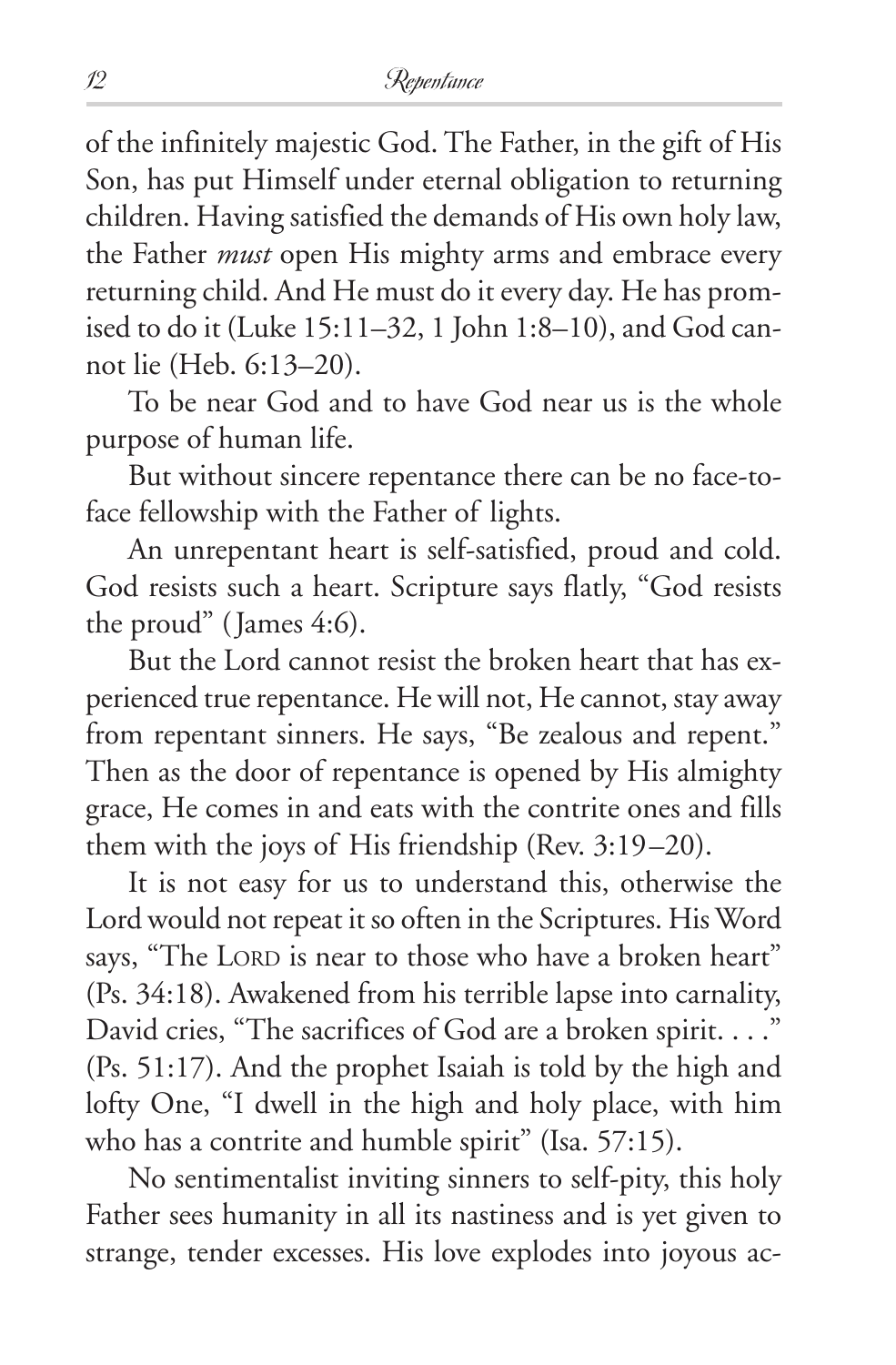tion whenever a convicted sinner turns toward home. A glimpse of the exile is enough. The Father quickly goes forth to receive the penitent one into His arms. What He has to give, He gives: the ring and the shoes of family relationship, the feast of heavenly joy and—best of all—Himself (Luke 15:22–24).

Yet few contemporary Christians understand the importance of repentance in the reconciliation between God and sinful humanity. Few even know that the Great Commission includes a command to preach repentance: "that repentance and remission of sins should be preached in His name to all nations, beginning at Jerusalem" (Luke 24:47). They do not share the divine excitement over repentant sinners either. If they did, they would want to enter into it. They themselves would repent, and then they would go and plead with sinners to receive the same joy. Once tasted, repentance would speak to them of communion with Christ and of selfforgetting fruitfulness and of Kingdom power (Mark 1:15).

This is the age of the Spirit, and the age of the Spirit is an epoch of repentance. This new day was introduced by the preaching of repentance by John the Baptist and Jesus (Mark 1:4, 14–15). The apostolic message to the unconverted was a testimony of "repentance toward God and faith toward our Lord Jesus Christ" (Acts 20:21). In Athens the sophisticated Greeks were told that it was a very special time in which they were living. By raising Jesus from the dead, God had served notice to all people everywhere to repent, because He had fixed a day for judging the world by this same Man (Acts 17:30–31). The Spirit had the same message for the churches of Asia Minor. "Be zealous and repent," said Christ and the Spirit (Rev. 3:19).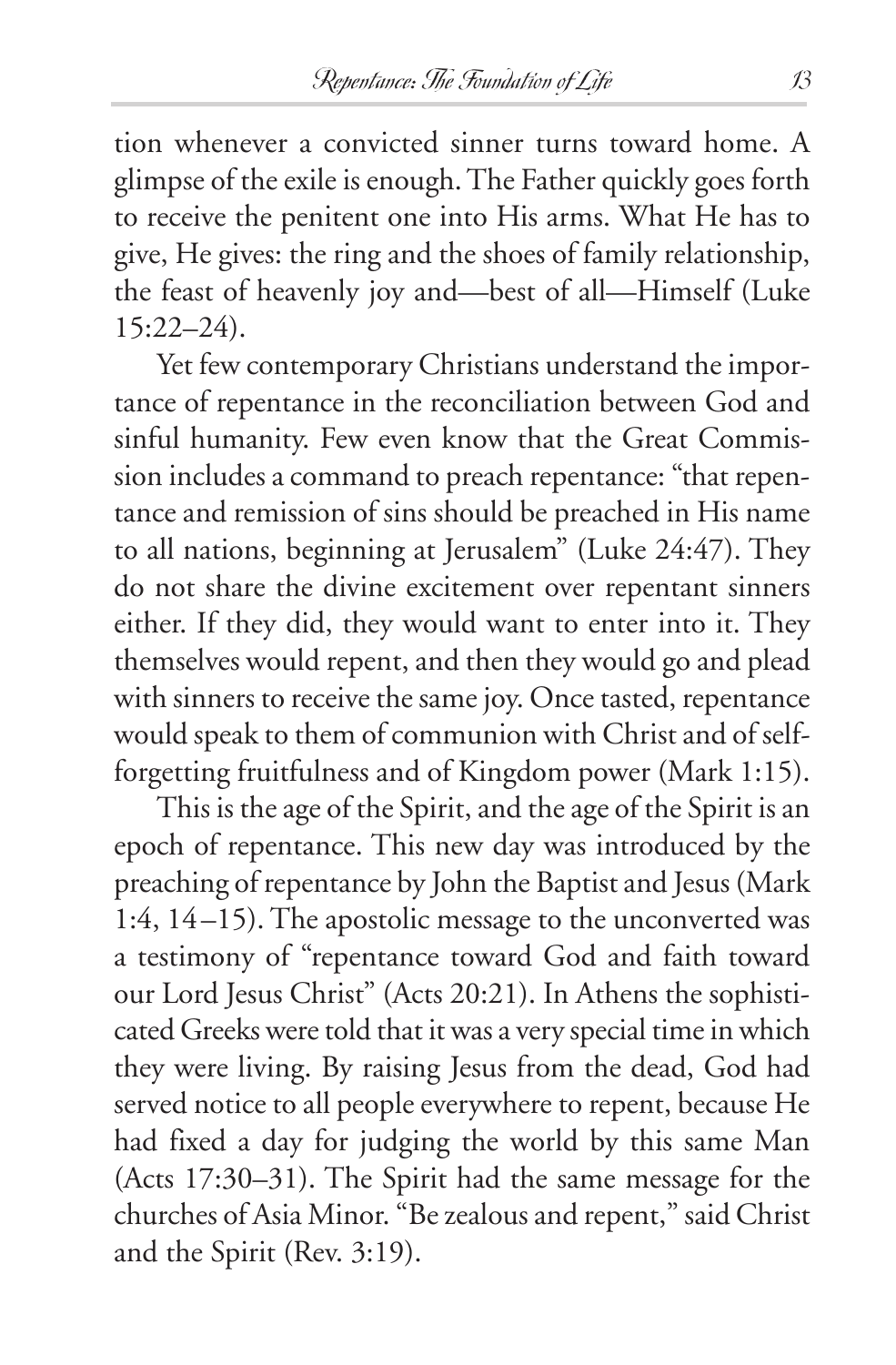But most importantly, it is at Pentecost that the power of the new age descended. Here we discover that the new order did not begin with an invitation to seek the Spirit first of all. Rather, people were commanded to repent for what they had done with Jesus. Then they were assured that they too would be filled with the Spirit of promise. Peter said, "Repent, and let every one of you be baptized in the name of Jesus Christ for the remission of sins; and you shall receive the gift of the Holy Spirit" (Acts 2:38, see also 3:19–20).

We have sinned by failing to teach and practice this commandment of the King. We have become small people, the least in the Kingdom (Matt. 5:19). Satan has deceived us. By our self-trust and self-dependence, the Spirit has been so quenched that many, many churches, pastors, Christian workers and laypeople think that things are just fine, when in fact we have been visited with the dryness of death (Jer.  $17:5-6, 13$ .

In our pride we would never think of ourselves in connection with Ananias and Sapphira. But our sin bears a very close resemblance to theirs. They wanted to pretend to be near God when they were not. In doing this they lied to the Holy Spirit by publicly claiming to have given *all* the proceeds from the sale of their property to the Lord (Acts 5:1– 2). How close we are today to the inner spirit of this terrible deed! We bring a *part* of ourselves to the Lord—and not always the best part—and then we want people to think that we are near God. This is to substitute the role of a Christian for the reality. True, we can effect a certain awe in our prayers as we tell the Lord that "we are not worthy of the least of all Thy mercies." Yet such praying does not get the fountain clean at its deepest source. It says very little about particular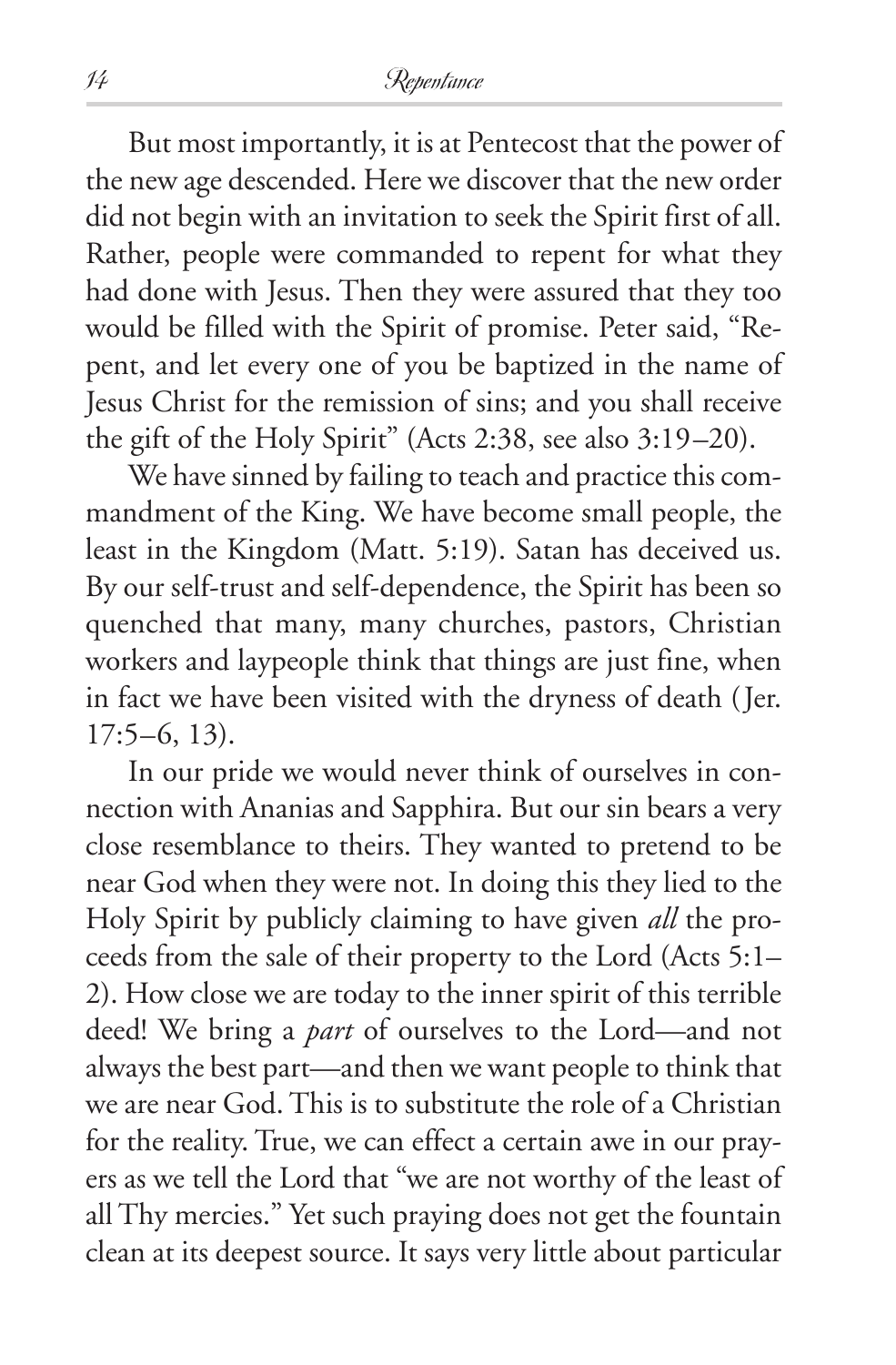sins which we commit daily and the root-sins of pride, unbelief and lust which clog up our lives.

The sad truth is that we are like the Pharisees who loved the *reputation* for knowing God more than they loved God. They were expert Bible students who searched the Scriptures with the conviction that they taught the way to eternal life (John 5:39). Despite the intensity of zeal which made their religion seem so authentic, Jesus said that it was all pretense. For in their hearts they were blinded because they sought glory from one another and not from God (John 5:44).

So in their pride they were not near God. Instead, they were under Satan's influence. Full of themselves and their own thoughts, they did not really seek to be taught of God (Isa. 29:11–14). Hence, they were blinded in a very deep way. They were those who saw everything so clearly without really seeing anything at all (John 9:40–41).

We are terribly foolish if we think that contemporary men and women do not see that many are putting on a false show.

The world of humanity in our generation has been dominated by lies, broken promises, shattered illusions and just general sham. People are sick and tired of role-players and plastic goods, slickly turned out and calculated to deceive. Therefore, if we wish to be effective, we must see that our own pharisaic pretense will eventually be discovered by the people we meet and rebuked by our own consciences.

But even more important, the Holy Spirit Himself is deeply grieved, weeps holy tears over our religious fakery and instructs us in a better way—by the path of renewal through sincere repentance. He says: